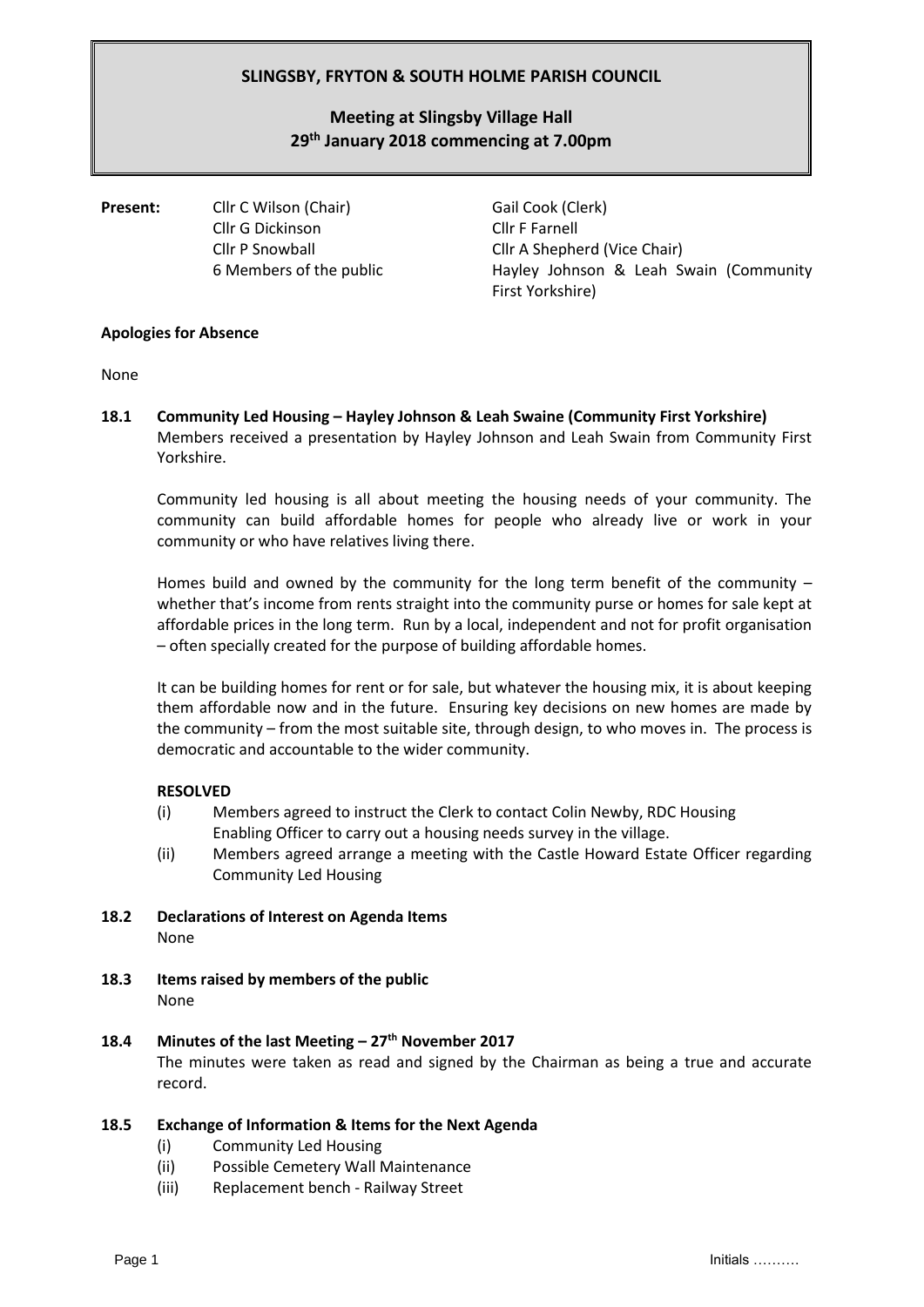## **18.6 Allotment Association – Delegated Authority**

The Allotment Association have received a request from a plot holder to erect a polytunnel. The structure is classed as temporary and removable and will not exceed 3 metres in height.

**RESOLVED** Members agreed to delegate decisions for future requests to the Allotment Association.

#### **18.7 Planning**

#### 17/01349/HOUSE

Removal of rear facing window, replacing with patio doors of same width. Remove back door and infill with matching stone at 19 Cavendish Court, Slingsby for Mr S Simpson.

#### **RESOLVED recommended** approval**.**

#### **18.8 Village Items**

#### **(a) Street Lights**

Members agreed that the Clerk liaise with NYCC to arrange for a street light survey.

#### **(b) Highways Issues**

- (i) The Clerk contacted NYCC to request that the white lines in the village be repainted, the work will be carried out in April.
- (ii) The clerk to report the pot hole for repair at the bottom of The Balk near the shop and manhole cover.

#### **(c) Footpath Maintenance**

Maintenance work is required on the path from Cavendish Court to the Main Road and High Street. Quotes to be obtained in due course.

#### **(d) Gritting**

The paths have been gritted twice over the winter period.

## **RESOLVED**

- (i) Cllr Snowball to check the paths and arrange for gritting if required.
- (ii) Chairman to arrange for the grit bin to be filled near the school.

## **(e) Tree Maintenance Work**

Castle Howard will be pollarding the trees on The Green week commencing  $12<sup>th</sup>$  February 2018.

## **(f) Cemetery Maintenance Work**

Quotes have been received for tree maintenance work and removal of ivy on the wall in the cemetery.

**RESOLVED** Members agreed to instruct the contractor who provided the lowest quote for the work.

## **(g) Section 106 Application**

Members of the Parish Council recommended approval for the Slingsby Sports field Association for play equipment for £23,844 Section 106 funding at the previous meeting, the outcome of this application will be agreed by the RDC Grants Working Party and Policy & Resources in March 2018.

## **(h) Dog Fouling**

The Parish Council are continuing to receive complaints from residents regarding dog fouling. Members discussed the possibility of purchasing a wildlife camera to gain evidence and prosecute offenders.